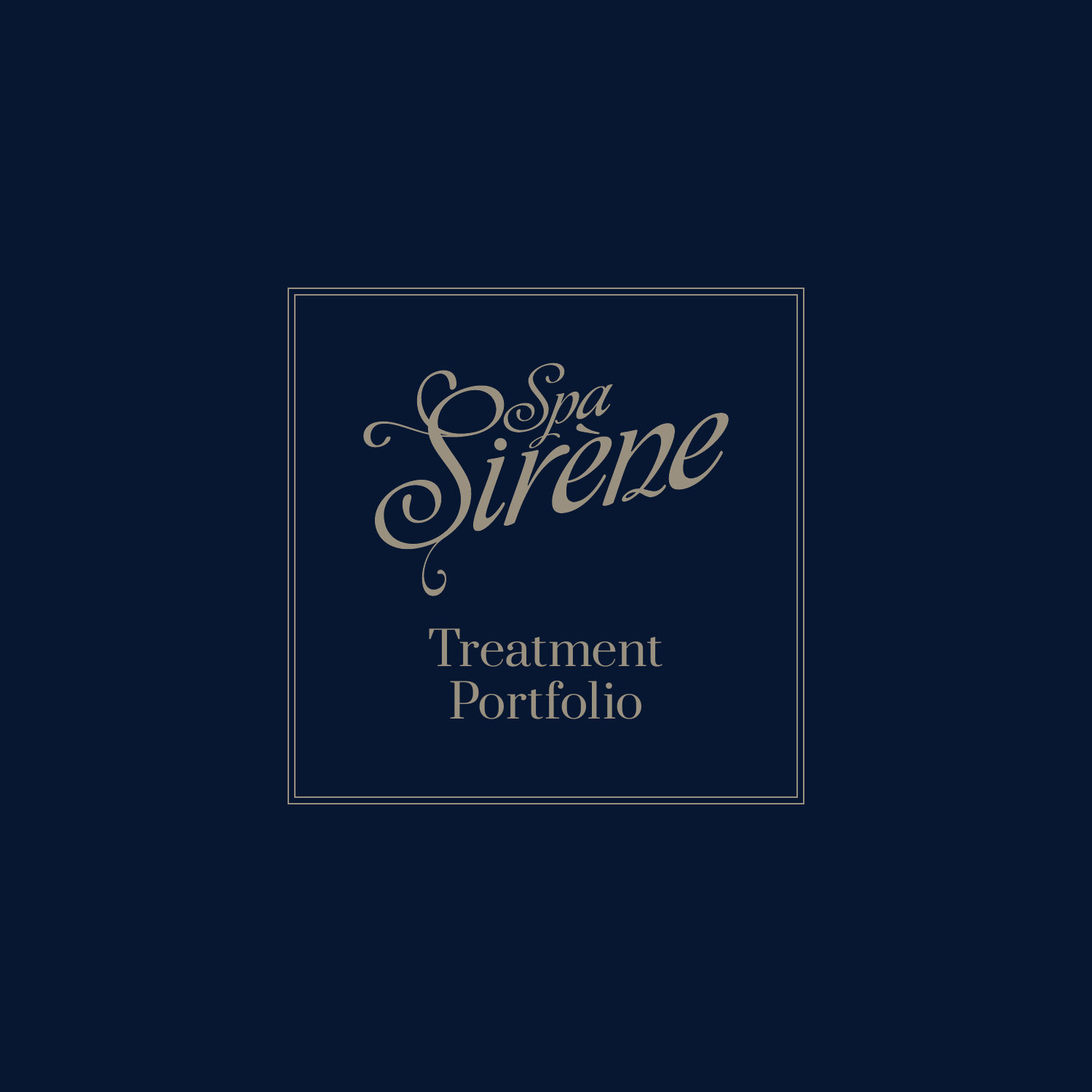## Our Spa

In the heart of the busy town of St Helier lies the award-winning Spa Sirène, where you can experience true indulgence in a haven of tranquillity.

Here, we advocate healthy selfishness so you can melt away your stress, clear your mind, and leave with a total sense of well-being.

Whether you spa alone or with a friend, let us take you on a journey to wellness. Our spa has been carefully designed to help you forget all your worries and immerse yourself in relaxation.

Our facilities include a heated vitality pool, hydrotherapy pool, Swedish sauna, aromatherapy steam room, salt steam therapy room, experience showers, foot baths and a tranquil rest room with thermal couches.For the more energetic we also have a fully equipped gym.

Our friendly and professional staff are on hand to make sure your time with us is truly relaxing and rejuvenating.

So join us for some "me, me, me" time, and enjoy without quilt...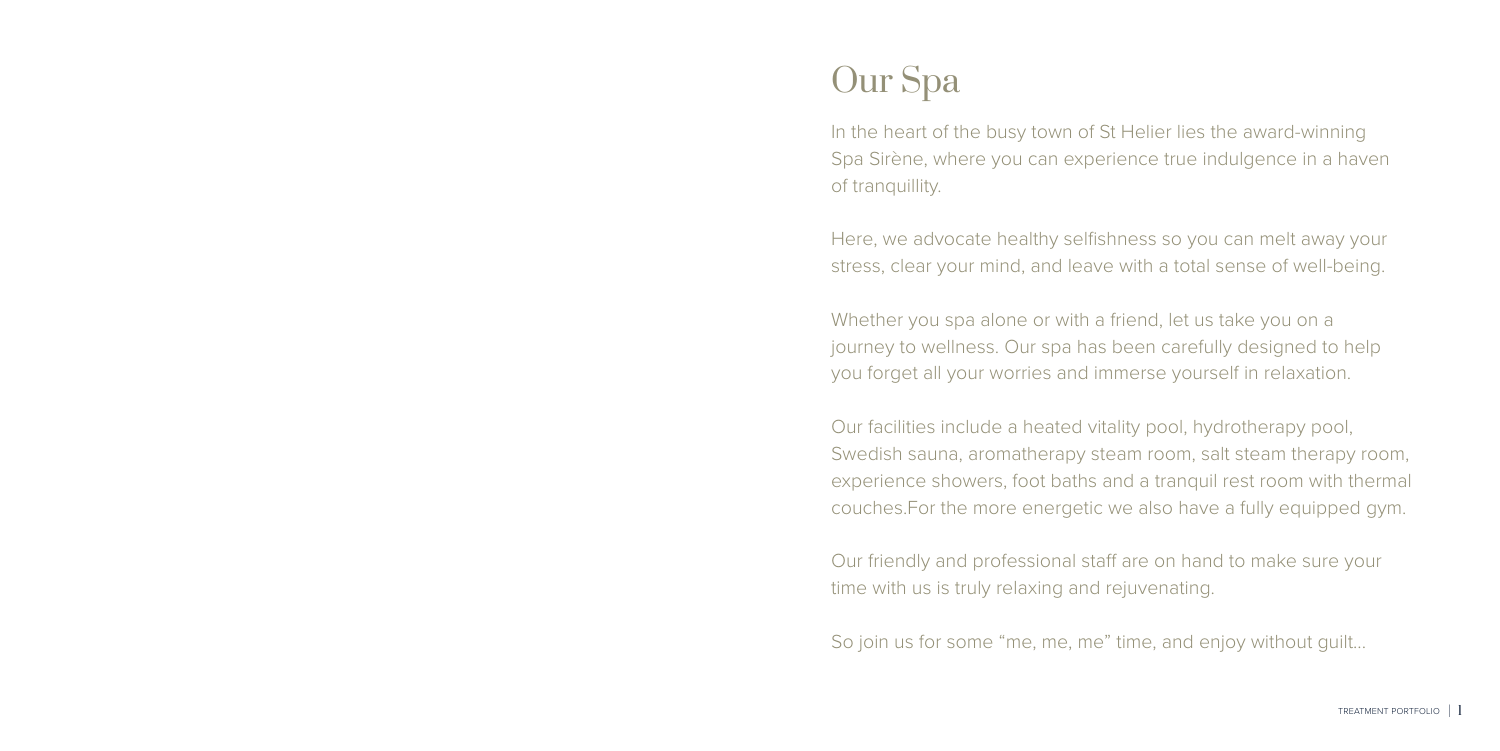

# Spa Etiquette

We want you to have the best treatment experience possible, and to ensure that you do, we kindly ask that you take the following into consideration.

Please note that due to high demand, only packages and treatments over £90 per person, will be invited to use all the spa facilities. We will advise you of the time you may arrive at the time of booking.

Please plan to arrive at least 15 minutes before any treatment. Late arrival for treatments will shorten your treatment or we may be unable to honour your appointment.

For your ease, robes, slippers and towels will be provided for your use during your spa visit. Suitable swimwear must be worn in the pool and thermal areas at all times.

To ensure relaxation for yourself and other guests we ask that you keep noise to a minimum and switch off mobile phones in the pool and treatment areas.

If you are looking for that unique spa experience, some much needed pampering or simply a place to escape to, you will find it all here.

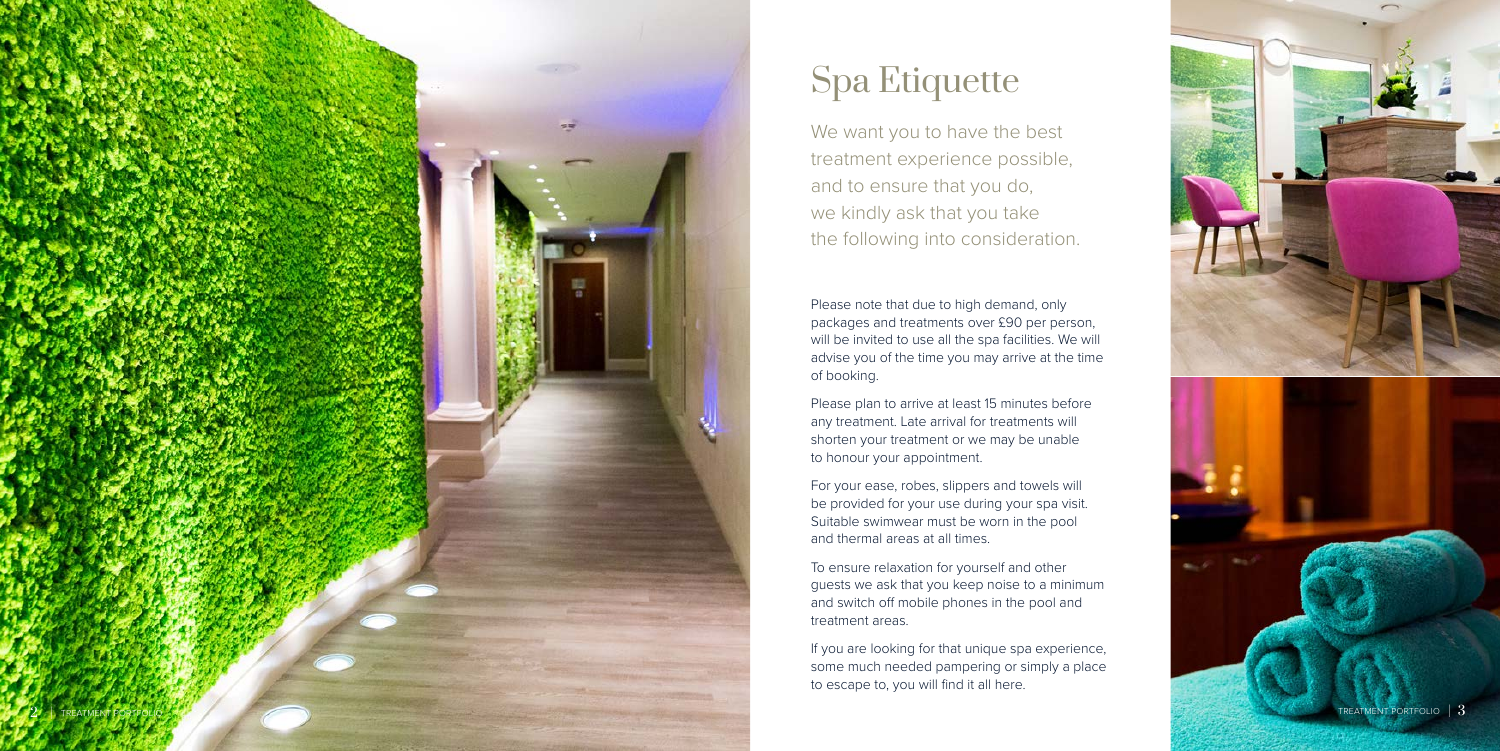## Our Products

To reflect our island home of Jersey - a bountiful haven surrounded by pristine waters - we have chosen the very best from the land and sea in order to offer you the most indulgent treatment experiences possible.

## Phytomer

Innovative marine skincare from the nearby shores of St Malo, their ethics and ethos on sustainability are forward thinking and pioneering to protect and safeguard the life force of the ocean.

*"The sea fills us with wonder, because it brings us resources for today's beauty and reinvents the skincare for tomorrow."*

### Aromatherapy Associates Aromatherapy is the power of "aroma", through essential oils to improve your wellbeing.

Aromatherapy Associates was created to celebrate and share the wonders and benefits of essential oils with an ever-growing range of award-winning products and transformative treatments that can be found all over the world.

This beautifully aromatic skin and body care aims to take you on a sensorial journey, truly presenting you with all the answers to your emotional and beauty needs.

## Lycon Wax

This premium wax uses the finest resins and with the unique pre waxing oil you get guaranteed smooth, comfortable and efficient hair removal every time.

## OPI Professional Nail Care

As the number one brand for nail care OPI offers our customers a premium service and a product that will deliver exceptional results. Offering a variety of gel type polishes in super-rich, fashionable colours that offer high shine and long wear.



BRUME MARINI Eau de Soin Parfume **MARINE MIST** Scented Water



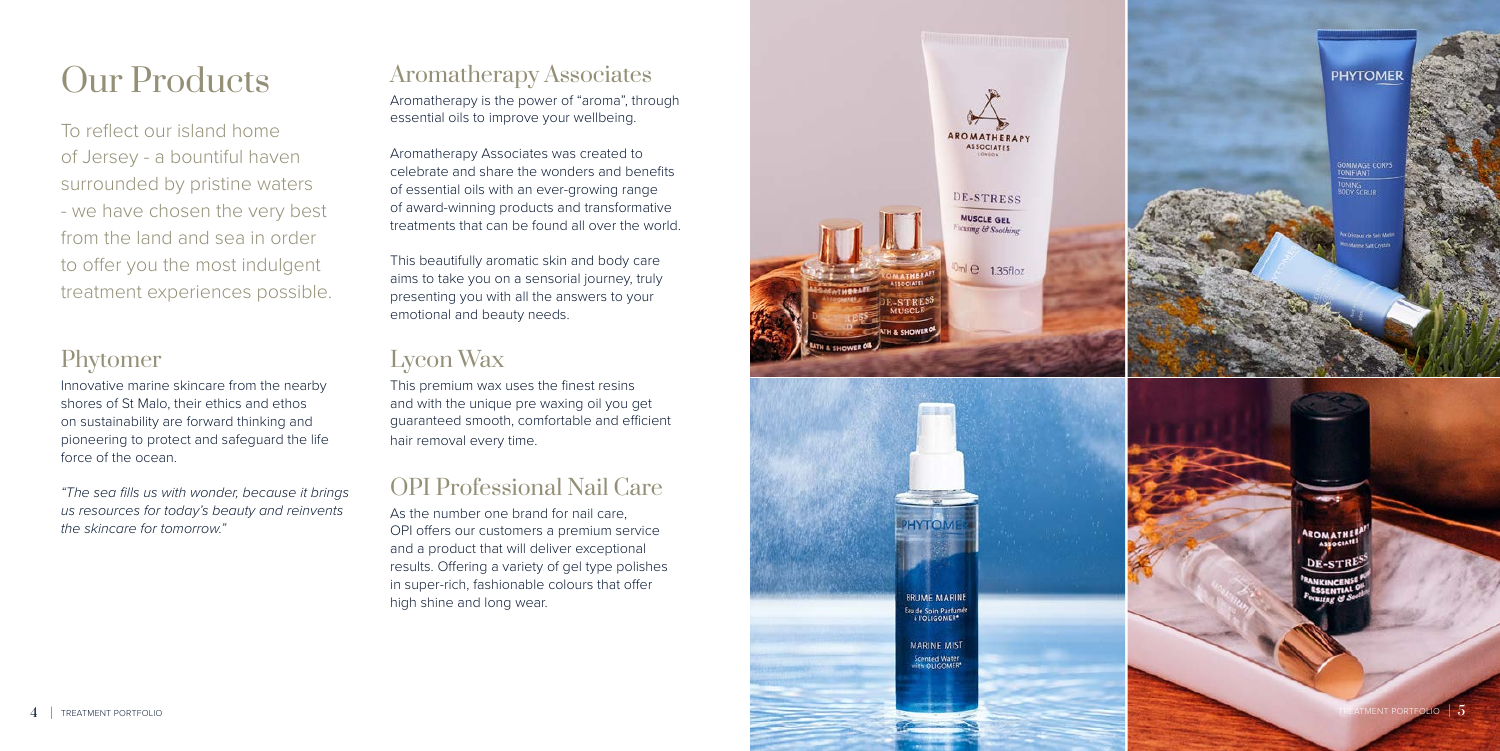## Information

**Opening Hours – Spa**  9.00 a.m. – 8.00 p.m. Monday to Thursday  $9.00$  a.m.  $-6.00$  p.m. Friday to Sunday

**Opening Hours – Gym and Pool**  6.30 a.m. – 9.00 p.m. Monday to Thursday 6.30 a.m. – 7.30 p.m. Friday 8.00a.m. – 7.30 p.m. Saturday, Sunday and Bank Holidays

#### **Lunch Menu**

Our chef has carefully selected nutritious ingredients for a delicious light food and drink selection.

#### **Bookings**

With year round high demand, we recommend booking treatments and packages well in advance to avoid disappointment. We require a valid credit card and contact details to secure the booking reservation.

#### **Courses**

Courses of treatments are available for any treatment. Pay for  $5$  and get your  $6<sup>th</sup>$  treatment free. Full payment is required on 1<sup>st</sup> treatment and must be used within 12 months.

To book please e-mail reception@spasirene.com or telephone 01534 615425. All bookings are secured with a credit or debit card.

#### **Minimum Age Policy**

The minimum age requirement for access to the spa, pool, treatments and fitness centre is 16.

#### **Cancellation Policy**

Please allow 24 hours' notice of cancellation to avoid charges. Cancellations within 24 hours and all non-arrivals will incur 100% charge.

#### **Home Care Products**

You can extend your spa experience with our extensive range of products. Your therapist can advise you which products will help you look and feel your best until your next visit.

#### **Payment Method**

We accept all major credit cards, debit cards and cash.

#### **Prices**

We reserve the right to change prices, modify or discontinue treatments without notice to ensure that maximum standards of service and quality are met.

#### **Gift Vouchers**

Gift vouchers are available from our spa reception, for a monetary value only and are valid for 12 months from the date of purchase. They are non-refundable and non-transferable. Lost or stolen vouchers cannot be replaced. Vouchers must be presented at the time of treatment or an alternative payment method will be required. No cash change given. Expired gift vouchers cannot be accepted as a valid payment method.

#### **Special Considerations** At the time of booking please inform us of any allergies, ailments, illness, disabilities, pregnancy, or any special requirements.

Please note we do not recommend any treatments within the first trimester of pregnancy.

#### **For Your Protection**

We cannot accept responsibility for any lost or stolen items, please keep valuables safe.

#### **Accessibility**

Access to our basement spa is completely step free from pavement level, via a large lift from the main hotel reception. We do not have a pool hoist however our pools have roman style steps and handrails. Our spacious treatment rooms have adjustable beds and wide doorways to accommodate wheelchairs, and a private accessible changing room is available. Please call us if you have any accessibility queries or wish to know more about our facilities.

#### **Note**

Our brochure is valid from Dec 2021 and supersedes any previous treatment brochure edition.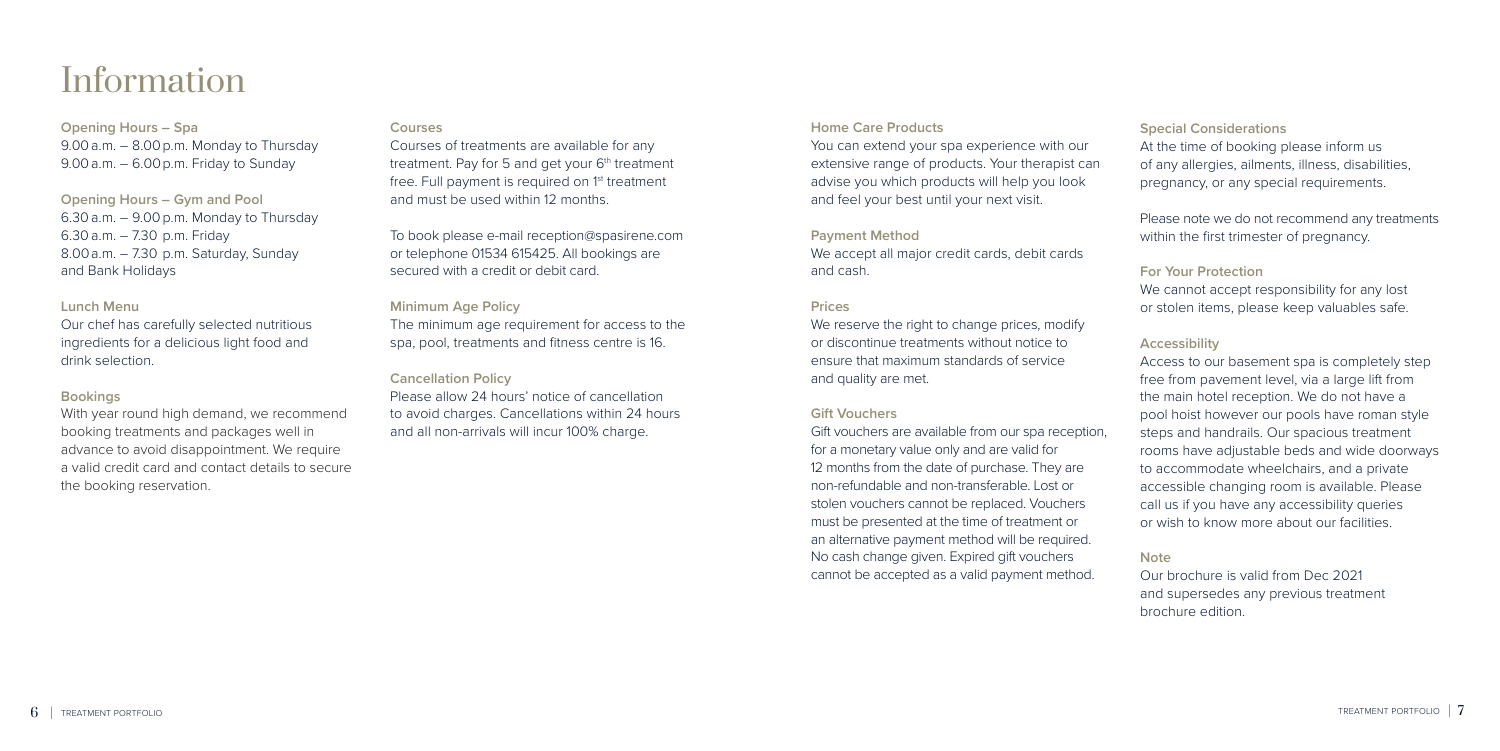## Packages

Make the most of your spa experience with us by booking one of our specially designed treatment packages, all of which include full use of our spa facilities and a freshly prepared light lunch.

*Please note that package treatments are set and no substitutions can be made.*

### Melt Away 1 hr 15 mins / Cost: £112.50

Let us melt away your tension using a combination of hot stones to ease away sore and tired muscles on your back, neck and shoulders. To finish, enjoy a rejuvenating scalp and face pressure point massage.

• Hot stone back, neck and shoulder massage • Scalp and face massage

## Glowing Tonic Package 2 hrs / Cost: £156

We kick start this pampering with dry skin brushing to stimulate the lymphatic system. The body wrap infused with marine ingredients, helps boost skin tone, contour and firm before we rejuvenate and nourish with a back massage and to finish an express facial to leave your skin glowing. The perfect indulgence!

- Body wrap
- Back massage
- Express facial

## The Perfect Package for men 2 hrs / Cost: £185

Our collection of treatments, designed for male skin, begins with an invigorating sea salt scrub and is followed by a relaxing back massage to ease away aches & pains. We complete the experience with a detoxifying marine facial.

- Sea salt scrub
- Back massage
- Marine facial

## Pregnant Pause 2 hrs 15 mins / Cost: £166

This package begins with a massage of your back on our pregnancy cushion. Then relax into a specialised facial which restores your skin's healthy glow and treats to your arms and tummy too. Then sit back and enjoy a mini pedicure to take care of your tired feet.

- Back massage
- Express pedicure
- Facial

## Couples Recharge 2 hrs / Cost: £312.50 per couple

Enjoy your spa day with a friend or partner, where your collection of treatments begins with a foot soak and breathing ritual followed by a full body, face and scalp massage to leave you floating and care free for the rest of your day.

- Foot soak ritual
- Full body massage
- Scalp massage with mud treatment
- Express glow facial

### Ultimate Relax and Unwind 2 hrs / Cost: £185

This ultimate collection of treatments begins with an invigorating sea salt scrub and is followed by a relaxing massage to ease away aches and pains. We complete the experience with our Phytomer facial, including a scalp, face and shoulder massage. Leave your treatment room serene, calm and stress free.

- Sea salt scrub
- Back massage
- Marine facial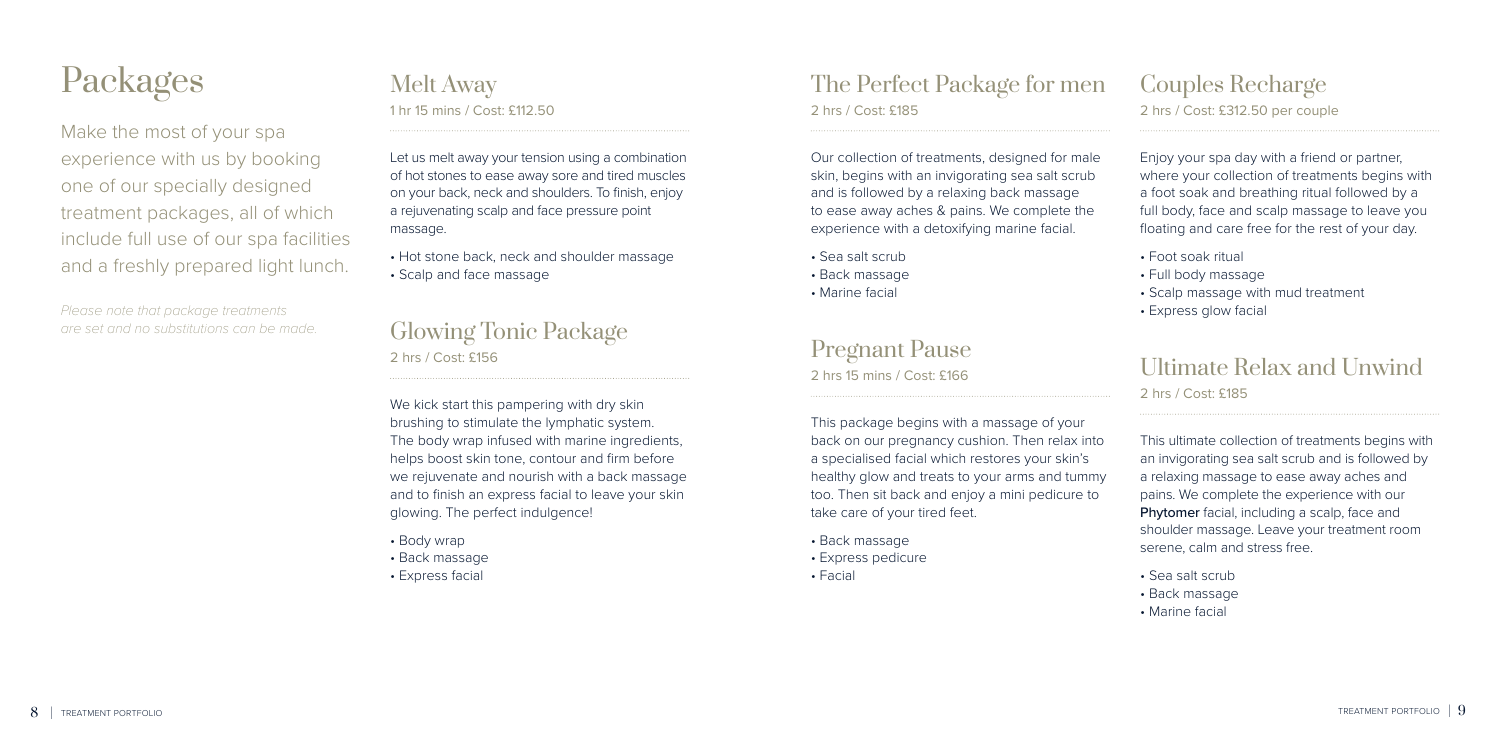Get glowing skin with one of our tailor-made facials. We use natural marine ingredients from Phytomer to balance and calm the skin and essential oils and plant extracts from Aromatherapy Associates to restore health and vitality.

NEW! – Coming soon in 2022 60 mins / Cost: £85.00 / course of 6 £425

This radiance plumping treatment for face and eye areas, uses the latest Ecocert certified organic products to help you achieve a fresh complexion and boosted hydration with a specific massage. Recommended every month for optimal radiance boosting effectiveness.

### Clear Skin Express 30 mins / Cost: £47

A short and effective facial, tailored to each skin type, for flawless and radiant skin.

## Me, Me, Me

75 mins / Cost: £97.50 / course of 6 £487.50

This is much more than just a facial! Our signature treatment, using Phytomer skincare products, is customised to suit your skin type: your treatment starts with our relax back routine and includes a thermal back mud. You will receive a cleanse, exfoliation, 2 professional only treatment masks and a massage. To complete the facial we will finish with the therapist choice of eye cream, serum and moisturising products.

#### City Life

Anti pollution skin freshness treatment.

Hydra Original Plumping thirst relief facial with organic weave algae.

Douceur marine Comforting soothing treatment.

Acnipur Blemish solution.

## Youth Revealing Pioneer

75 mins / Cost: £107.50 / course of 6 £537.50

Discover a very original facial massage in an exceptional treatment with instantly visible results. The height of biotechnological effectiveness for firmer, smoother skin that glows with renewed radiance. 100% of women prefer this treatment to their usual facial.

## Mellow Mama (pregnancy) 75 mins / Cost: £97.50

Take some mellow moments before your baby Cyfolia Organic **computer and the must be a cleanse**, exfoliation, and a series is born with this relaxing facial, which includes massage.<br>Cyfolia Organic and a series only treatment masks and a a treat for the arms and tummy. The marine ingredients help to restore the skin's healthy balance, leaving you with an incredible sense of calm.

> *Please note we do not recommend any treatments within the first trimester of pregnancy.*

### Essential Rose 60 mins £80 / 90 mins £112.50

This deluxe facial harnesses the regenerative properties of rose damask, geranium and jojoba oils to nourish, soften and hydrate the skin. A traditional pressure point facial massage will boost circulation and promote cell renewal to leave skin radiant, dewy and delicately scented.

#### 60 mins

Serious about skin care, then this will help you keep your skin looking fresh and glowing.

#### 90 mins

The ultimate experience starting with a hand and foot ritual and including an Ayurvedic scalp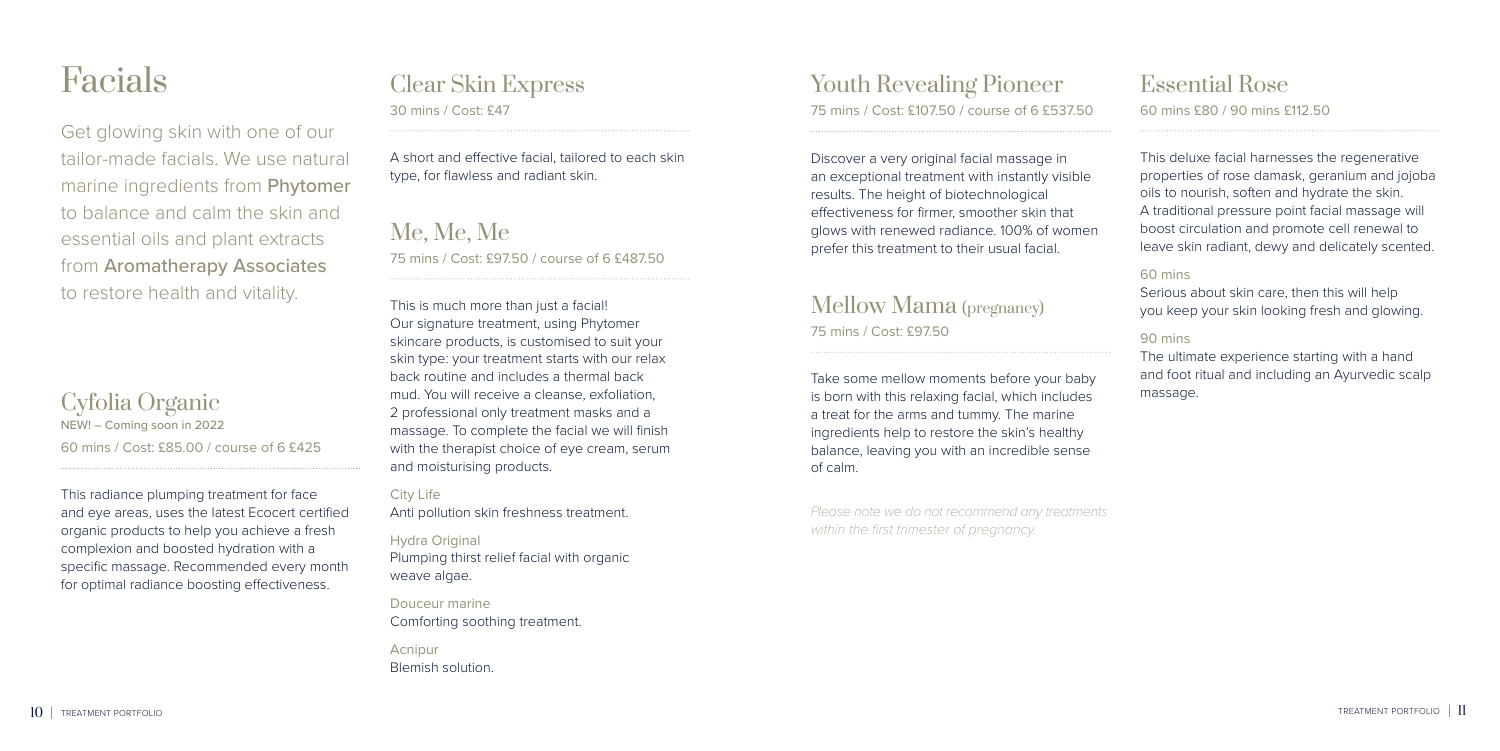## Body Treatments

Give your body some much needed pampering with one of our specific body treatments. Whatever your needs are, we have the right solution for you. Who says you have to suffer in the name of beauty?

### Oligomer Ocean Journey 75 mins / Cost: £105

Bespoke to Spa Sirene, we have collaborated with **Phytomer** to create an indulgent and beautifully luxurious massage. Celebrating "Oligomer" 100% freeze dried sea water containing 104 minerals and trace elements, we will massage away any tension with our unique massage routine simulating the rolling sea. Your skin will feel indulged, strengthened and satisfyingly smooth.

## Sea Holistic 90 mins / Cost: £112.50

An ultra-relaxing top to toe treatment with its gentle warmth and aromatic sent of Jersey lavender flowers. A combination of light strokes, pressures and stretching body massage accompanies Thai-inspired boluses to relieve tension and knots.

### Salt Crystal Exfoliation 30 mins / Cost: £47

An exfoliation with sea salt crystals combined with a relaxing application of body milk for an express body treatment that leaves your skin soft and silky.

Sculpt Zone 75 min / Cost: £97.50 / Course of 6 £487.50 or 3 £243.75

An intensive heat wrap and massage on the abdomen - buttocks - thigh area to beat excess fat and cellulite in record time. With an intensive treatment program, you get radical slimming results.

## P5 Slimming treatment NEW! – Coming soon in 2022 60min / Cost: £80 / course of 6 £400

The perfect full body sliming wrap, combines invigorating massage with an algae jam wrap to trim your curves, shape your body and tone your figure. For a quick results try 3 wraps in quick succession and then 3 over a further 3 week period.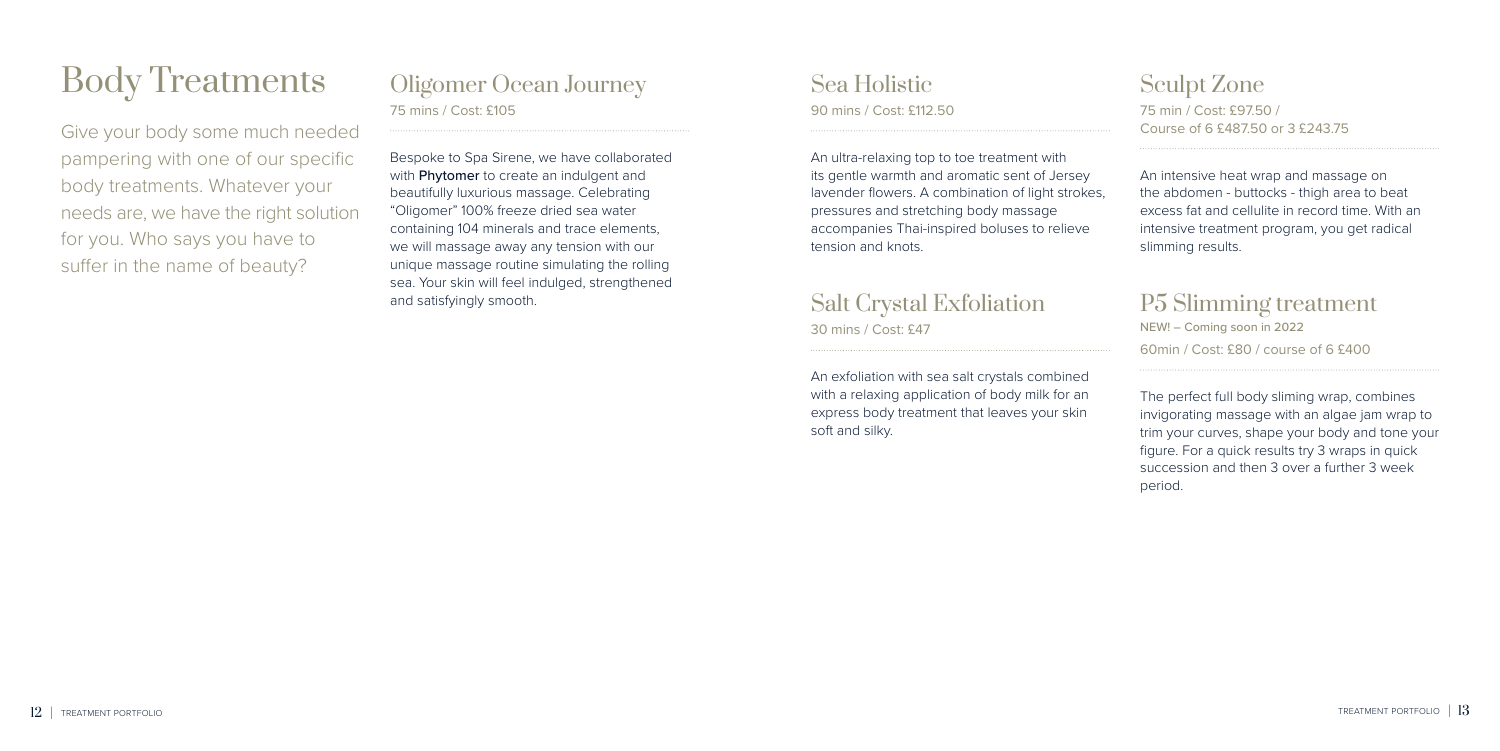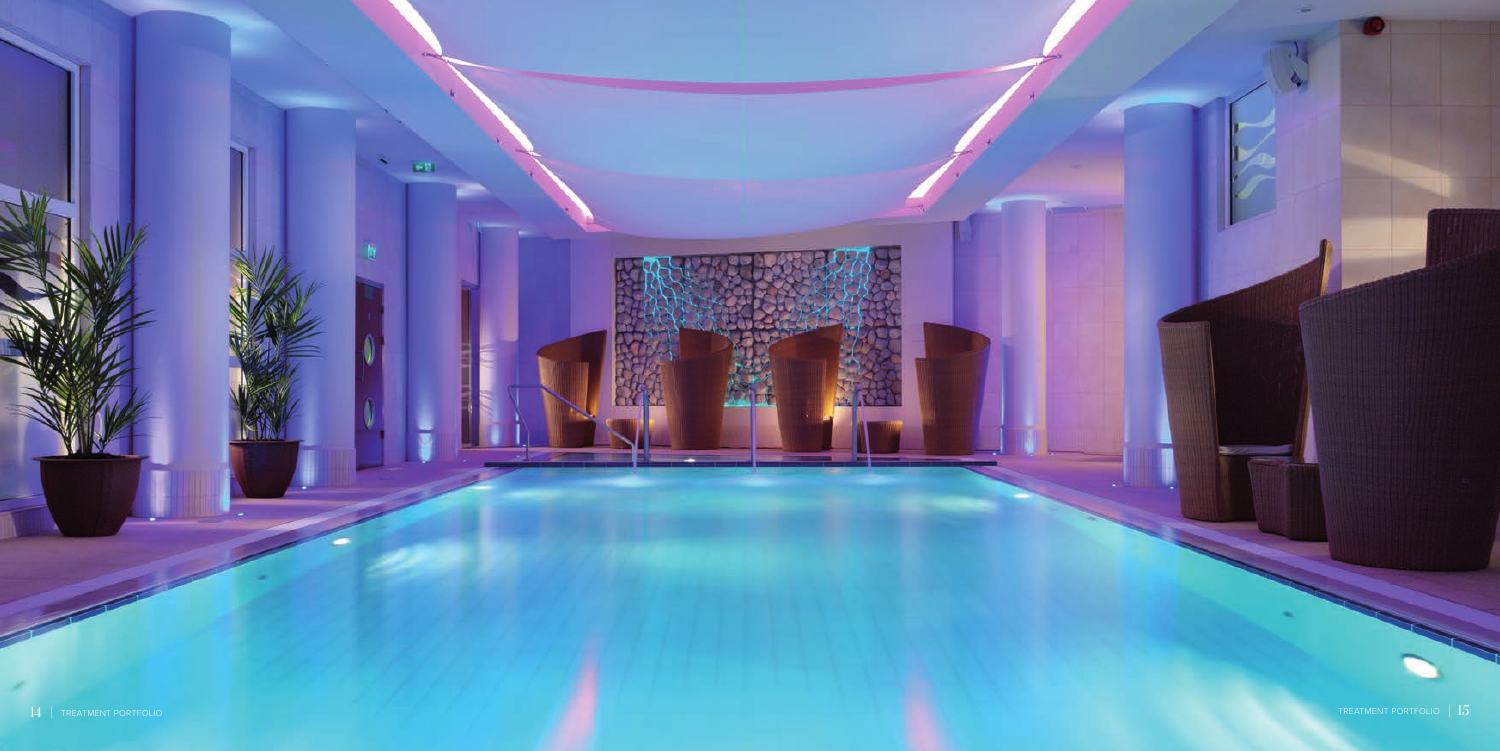Choose one of our deeply relaxing massage treatments for the ultimate indulgence. Whether you are looking to work on those tight muscles or simply take some time for yourself, we have the perfect massage to suit your needs.

## One-Of-A-Kind

45 mins / Back, Neck & Shoulder / Cost: £65 75 mins / Full Body / Cost: £97.50

Our signature body massage improves the condition of your physical and emotional wellbeing with a combination of Swedish massage techniques to work out tight muscles and knots. Choose the length of time you require to let us help you unwind.

## Hot Stone

45 mins / Back, Neck & Shoulder / Cost: £70 75 mins / Full Body / Cost: £105

Using a combination of stone placements, hot and cold Basalt stones to massage with, this will help unravel persistent knots and muscular tightness. Deeply relaxing and restorative too.

Oh Baby Massage (pregnancy) 75 mins / Cost: £97.50

Our comforting pregnancy massage, on a specialised pregnancy cushion, uses safe oils and gentle movements to ease away tension and help you relax those tired, heavy limbs, leaving you feeling lighter and peaceful.

Please note we do not recommend any treatments within the first trimester of pregnancy.

#### Ultimate Aromatherapy **Experience** 90 mins / Cost: £112.50

This hero treatment starts with a consultation to find out what your emotional and physical needs are. With your chosen oil, your therapist will use carefully applied pressures to stimulate the nervous system, Swedish and neuromuscular techniques to relieve muscular tension, and lymphatic drainage to encourage healthy circulation. This treatment works from your head to your toes and will dissolve away all of your stress and tension, leaving you in a state of total wellness.

## Immune Support 60 mins / Cost: £80

Cleansing, clearing and decongesting, this body treatment helps to clear a congested body and mind while supporting the immune system. Guided breathing followed by massage soothe a heavy head, blocked sinuses, easing headaches and promoting gut health.

## Inner Strength & Resilience 90 mins / Cost: £112.50

A truly nurturing massage to fortify and strengthen the mind and body through difficult times. Focus the mind and breathe deeply whilst warm, rich products are applied soothingly. Designed to deeply comfort and support to deliver a deep sense of peace when it's needed most.

Forest Therapy NEW! – Coming soon in 2022 90 mins / Costs: £112.50

Bring the serenity of nature to your mind, body and skin. Feel restored from the stresses of modern day living, cleansed of pollution and relieved from restlessness and agitation. Forest Therapy's unique essential oil blend & treatment massage will reinforce your intention to feel refreshed, tranquil and grounded. Commencing with a cleansing, guided inhalation & tension releasing long, deep massage, followed with a warm grounding mud mask to recharge through hands and feet. Finally, restoring tranquility to the mind with our expert scalp massage.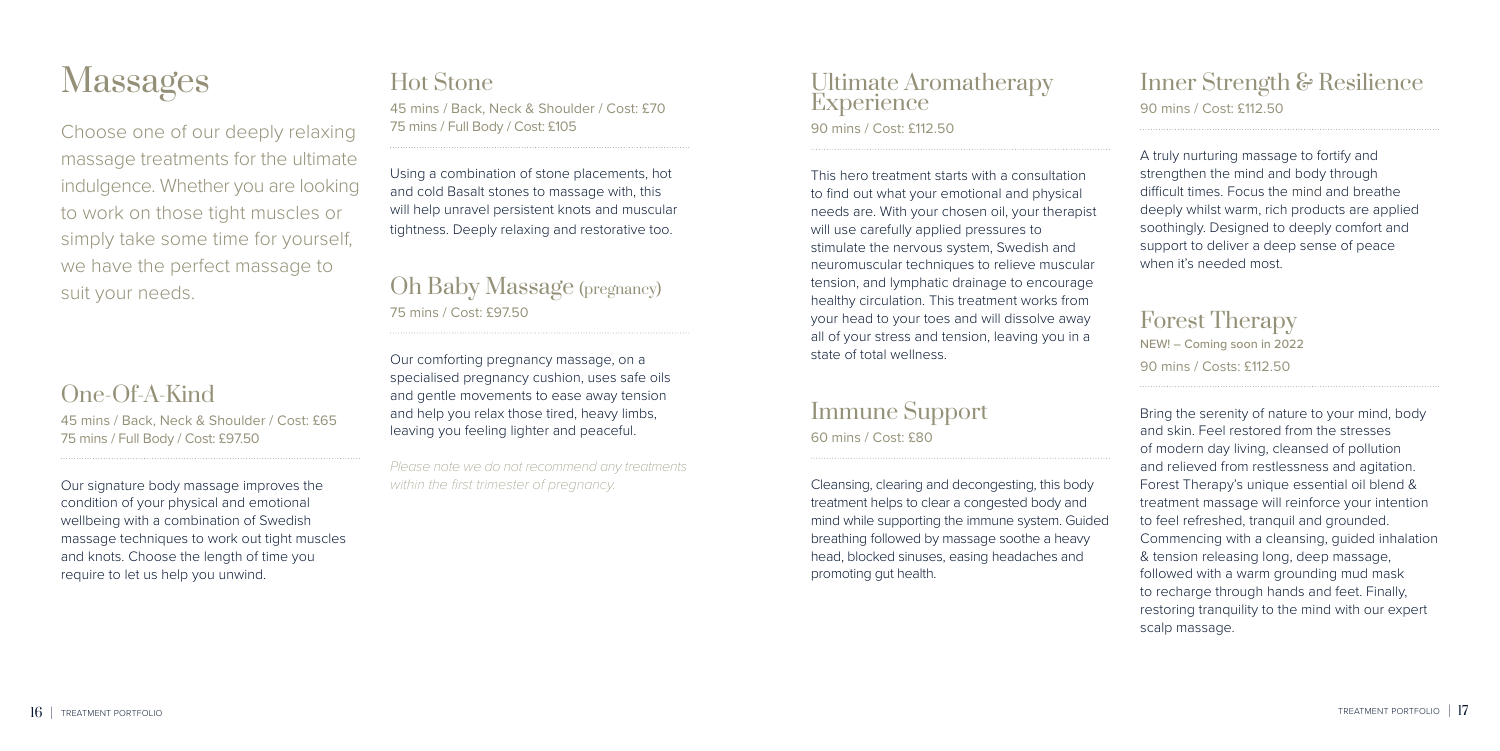## Men's Treatments

Give your skin the time it deserves with our line of treatments specifically designed for men.

### Salt Crystal Exfoliation 30 mins / Cost: £47

An exfoliation with sea salt crystals combined with a relaxing application of body milk for an express body treatment that leaves your skin soft and silky.

## The Refinery Face & Back treatment

75 mins / Cost: £97.50

Starting with a deep cleansing back treatment and followed by an intensive back massage to ease muscular tension using essential oils of black pepper, ginger, rosemary and lavender to boost circulation and help soothe inflammation. Finished with a relaxing face and scalp massage to induce a relaxed state of mind.

Mens Marine Facial 75 mins / Cost: £97.50

This facial treatment is specifically designed to meet the needs of male skin. Beginning with a relaxing back massage and application of thermal sea mud to the spine, we then follow with deep pore cleansing and an oxygenating mask to leave your skin fresh and revitalised.

*Also available: Men's manicure or pedicure 45 mins / Cost: £55*

## OPI Professional Nail Care

OPI are the number 1 salon brand for nail care and colour. Their exceptional formulas offer high shine and long wear in fashionable and super rich shades. We are committed to providing a premium service at all times.

## Express Nails

30 mins / Cost: Manicure or Pedicure £40

In a hurry but need those fingers or toes to look cared for and polished, then let us give you a file, shape, cuticle tidy and polish.

OPI Gel Polish Manicure or Pedicure 45 mins / Cost: £52.50

For longer lasting, high shine and instantly dry fingers and toes try OPI gel. Includes file, cuticle tidy and gel application.

## Luxury Spa Manicure or Pedicure

60 mins / Cost: £62.50 Add on Gel Polish or French colour 75 mins Gel removal & conditioning treatment 30 mins / Cost: £70

Hands or feet are exfoliated, cuticles are cared for with oils and your arms will be cocooned in foil to help our luxuriously rich hand cream soak in. Feet will receive a treat with our thermal mud booties. Once your nail shape is perfected we will apply your chosen colour for a faultless finish.

## Gel Removal & Conditioning Treatment 15 mins / Cost: £40

Let us safely remove your gel and treat your nails with cuticle oil to help maintain healthy, happy nails.

*Please be advised that a minimum spend policy is in place for use of the spa facilities. None of our nail treatments include use of the spa facilities unless accompanied by an additional treatment.*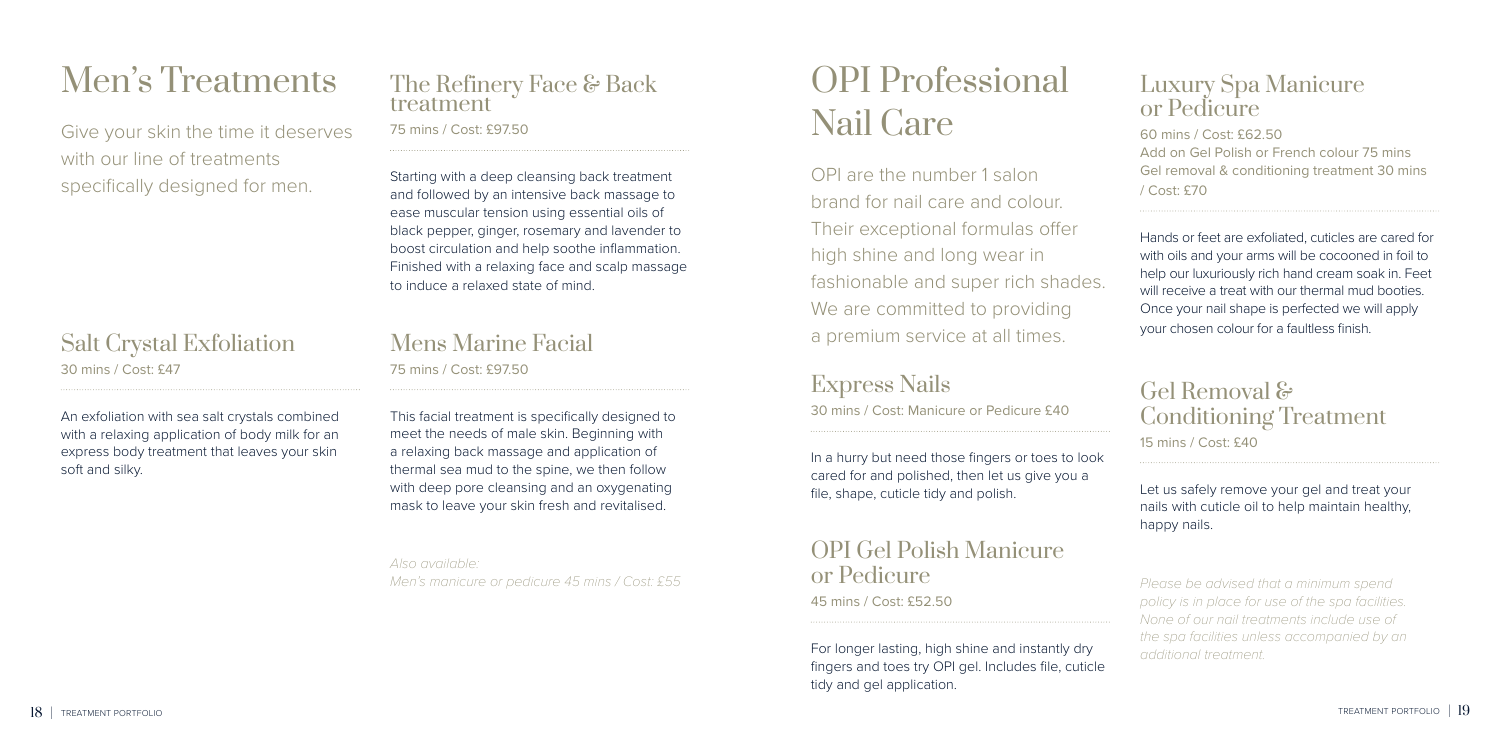# Alternative Therapies

For a truly holistic spa experience, why not opt for one of our effective alternative therapies?

## Reflexology 60 mins / Cost: £70 / Course of 6 £350

The ancient art of Reflexology has been practised in the Far East for thousands of years. The technique involves stimulating pressure points on the feet, releasing blocked energy in the corresponding areas of the body. Reflexology is a deeply relaxing treatment that brings harmony to the body, mind and spirit.

## Indian Head Massage

45 mins / Cost: £65

Designed to alleviate stress, this massage concentrates on the scalp and manipulates the soft tissues in the arms, shoulders and neck.

### Hopi Ear Candling Treatment 30 mins / Cost: £45

A soothing and relaxing therapy used traditionally by the Hopi Indians. Helping to rebalance the inner ear by drawing out impurities, it is a natural alternative to syringing. This treatment can help those who suffer from sinusitis, headaches, head cold, hay fever or excessive ear wax.

## **Tinting**

#### Simple tricks to make your eyes look bigger.

| Eyelash Tint           | 30 mins | £27 |
|------------------------|---------|-----|
| Eyebrow Tint           | 15 mins | £19 |
| Eyelash & Eyebrow Tint | 45 mins | £4C |

*Please note that a patch test is required 24 hrs before the treatment.*

### Self Tan Application Full Body and Face / 60 mins / Cost: £80

Add some colour to your complexion safely with our Vita Liberata self-tanning treatment. After a full body exfoliation, a rich indulgent tanning product is expertly applied, ensuring an even all-over tan. For best results do not shower for the next 8 hours. The colour develops over the next few hours, so we advise that you bring loose clothing and flip flops to wear home.

## Additions Lycon Precision Waxing

Lycon waxes enjoy a well-deserved reputation as a premium wax. The hot wax is formulated with the finest resin and can remove hair as short as 1mm. The unique pre-waxing oil used guarantees a smooth, comfortable and efficient removal to achieve hair-free results every time.

We will only use strip wax on leg and back areas. All other waxing is performed with hot wax.

| Intimate waxing from |         | £45    |
|----------------------|---------|--------|
| Half Leg             | 30 mins | £30    |
| Full Lea             | 45 mins | £47.50 |
| <b>Under Arm</b>     | 15 mins | £19    |
| <b>Bikini</b>        | 15 mins | £25    |
| Eyebrow              | 15 mins | £19    |
| Lip or Chin          | 15 mins | £15    |
| Arm                  | 30 mins | £35    |
| <b>Back</b>          | 30 mins | £45    |

*Please note that it is not advisable to have a self tan, body treatments or heat treatments within 24 hrs of waxing.*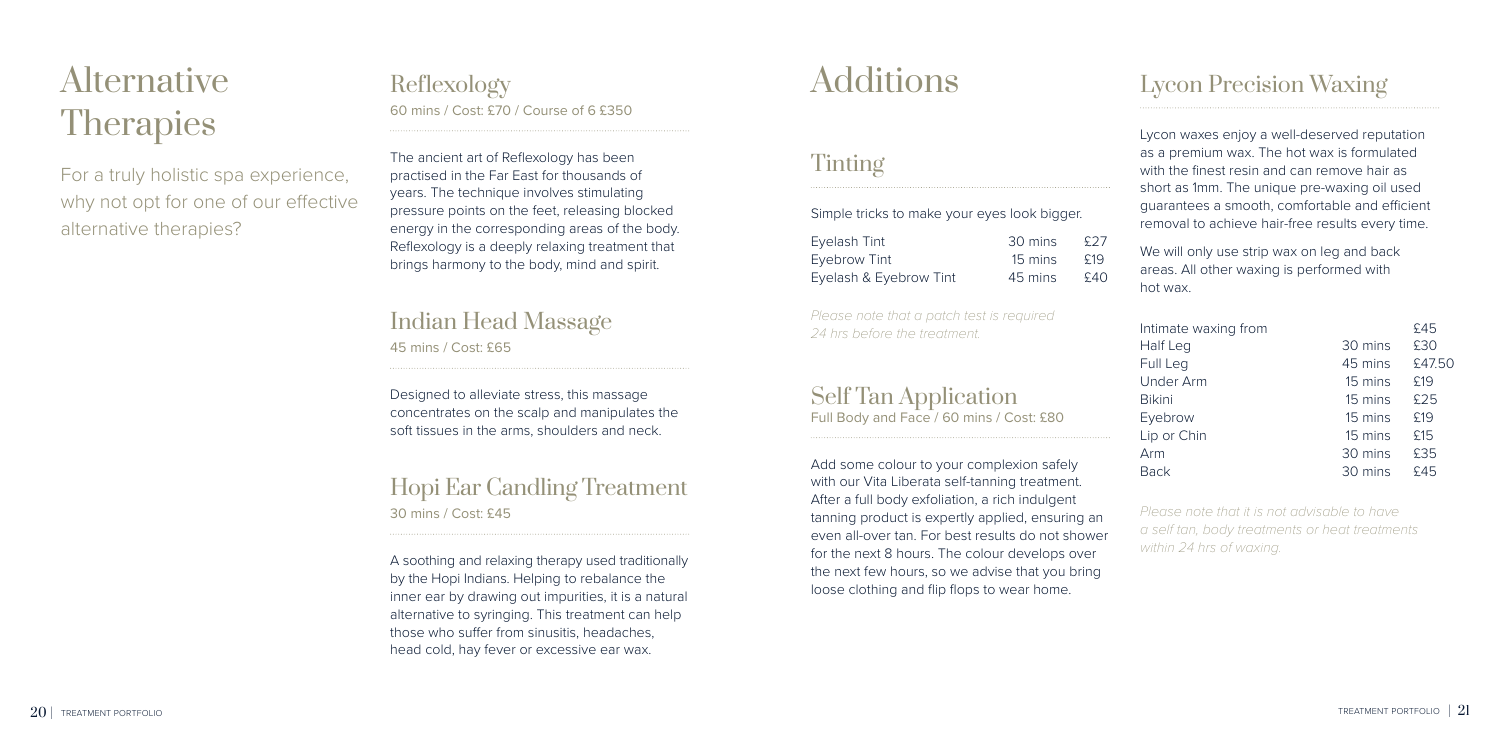

## Dear Spa Guest,

Thank you for choosing Spa Sirène and we hope you have enjoyed your spa experience with us.

It is very important to us that we know how you feel about your experience in the spa and so we welcome all guest feedback.

Please contact us with any relevant feedback by post or email to caroline.lilley@spasirene.com.

We look forward to welcoming you back.

Kind Regards *Your Spa Sirène Team*

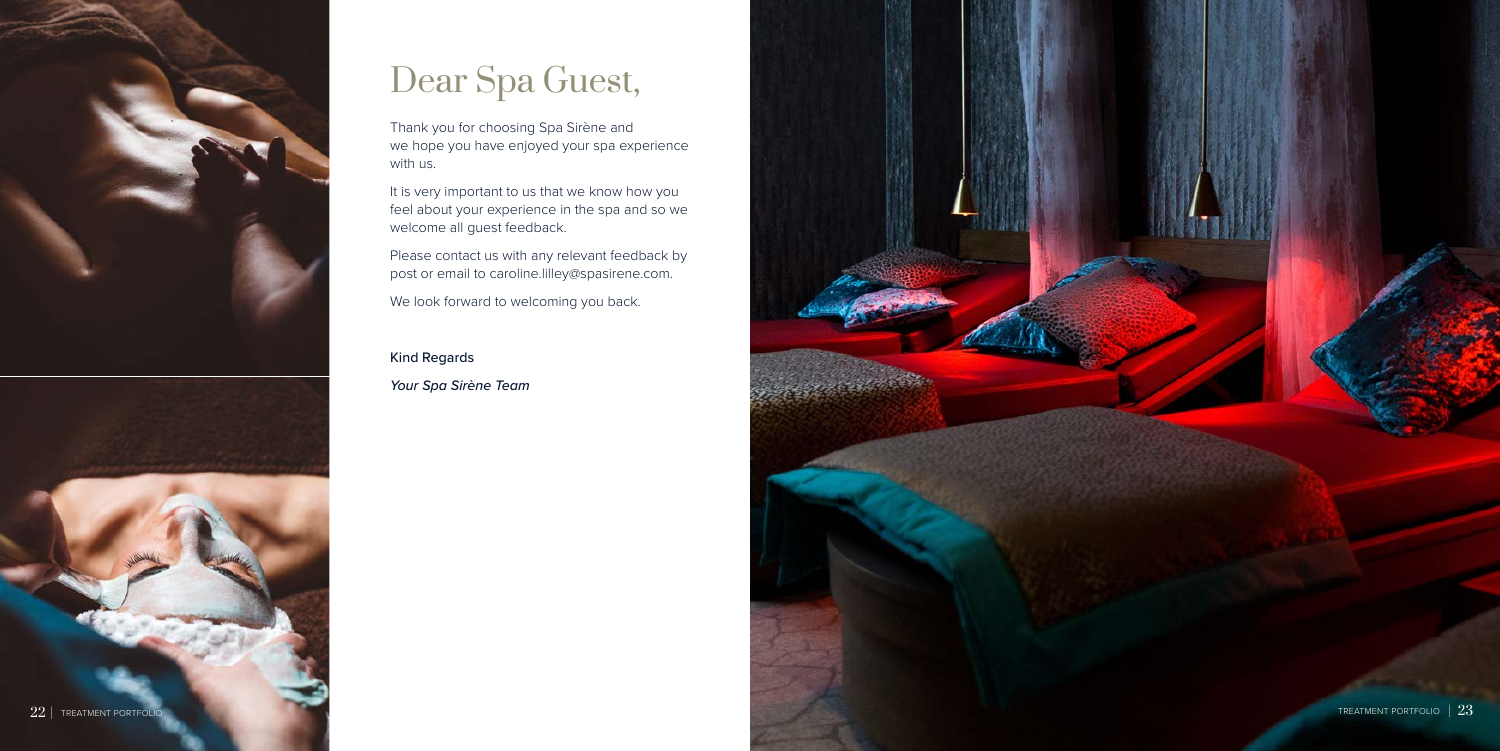